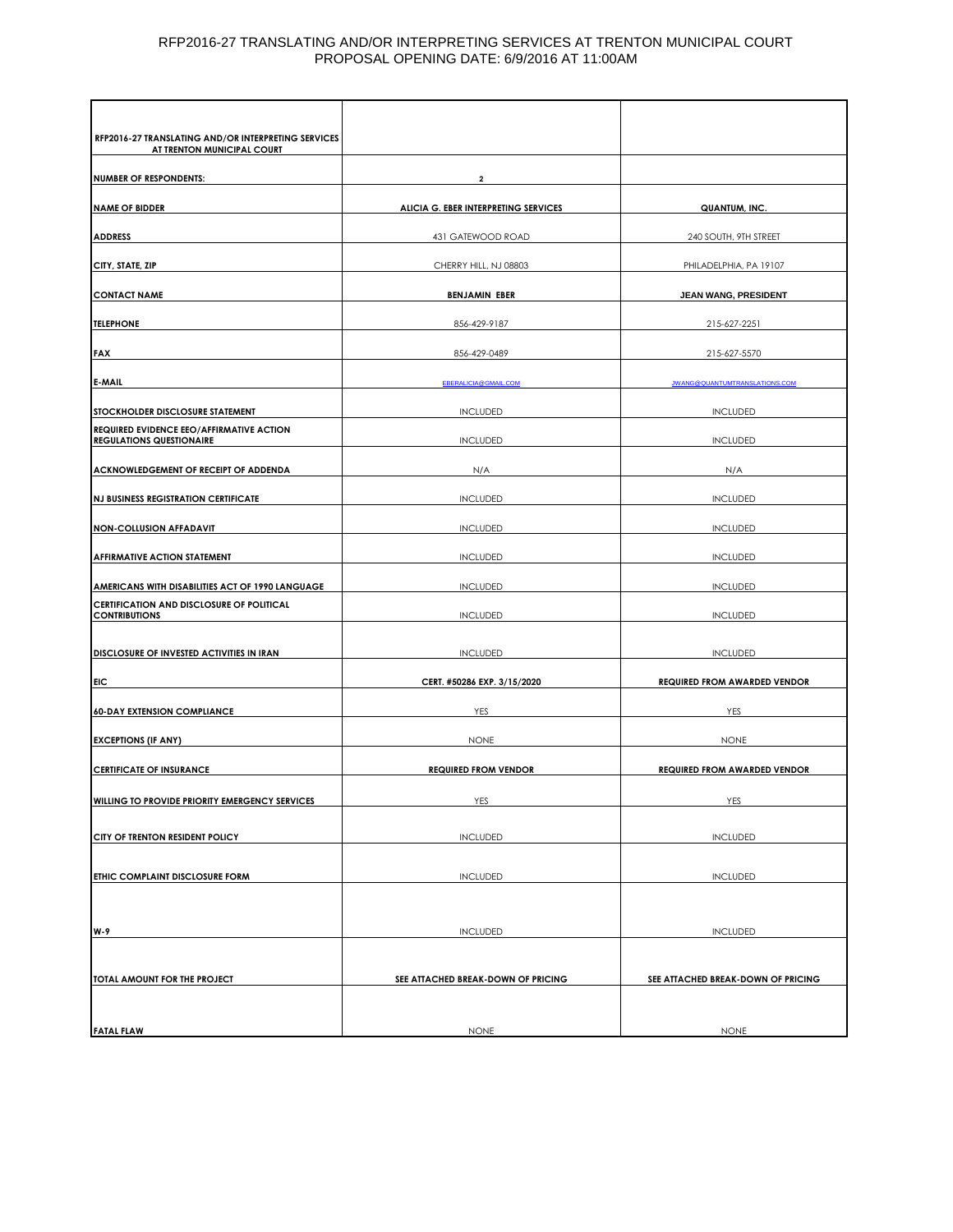# **ALICIA G. EBER INTERPRETING SERVICE** Interpreting Agency approved by the AOC

# 431 GATEWOOD RD, CHERRY HILL, NJ 08003 PHONE: 856-429-9187-FAX: 856-429-0487 CELL PHONE: 609-828-3813 E-mail: eberalicia@gmail.com

### PROPOSAL FORM For RFP2016-27

I the undersigned proposed to deliver Translating and/or Interpreting services pursuant to the proposal specification for the following summs:

Spanish language interpreting \$65.00 per hour with a 2 hours minimum. American Sign Language interpreting \$90.00 per hour with a 2 hours minimum.

All other requested languages \$80.00 per hour with a 2 hours minimum.

\$40.00 one way all inclusive travel expense.

The undersigned is an individual Ander the laws of the State of New Jersey Having its principal office at 431 Gatewood Road, Cherry Hill, NJ 08003.

Benjamín Eber, owner Alicia G. Eber Interpreting Service